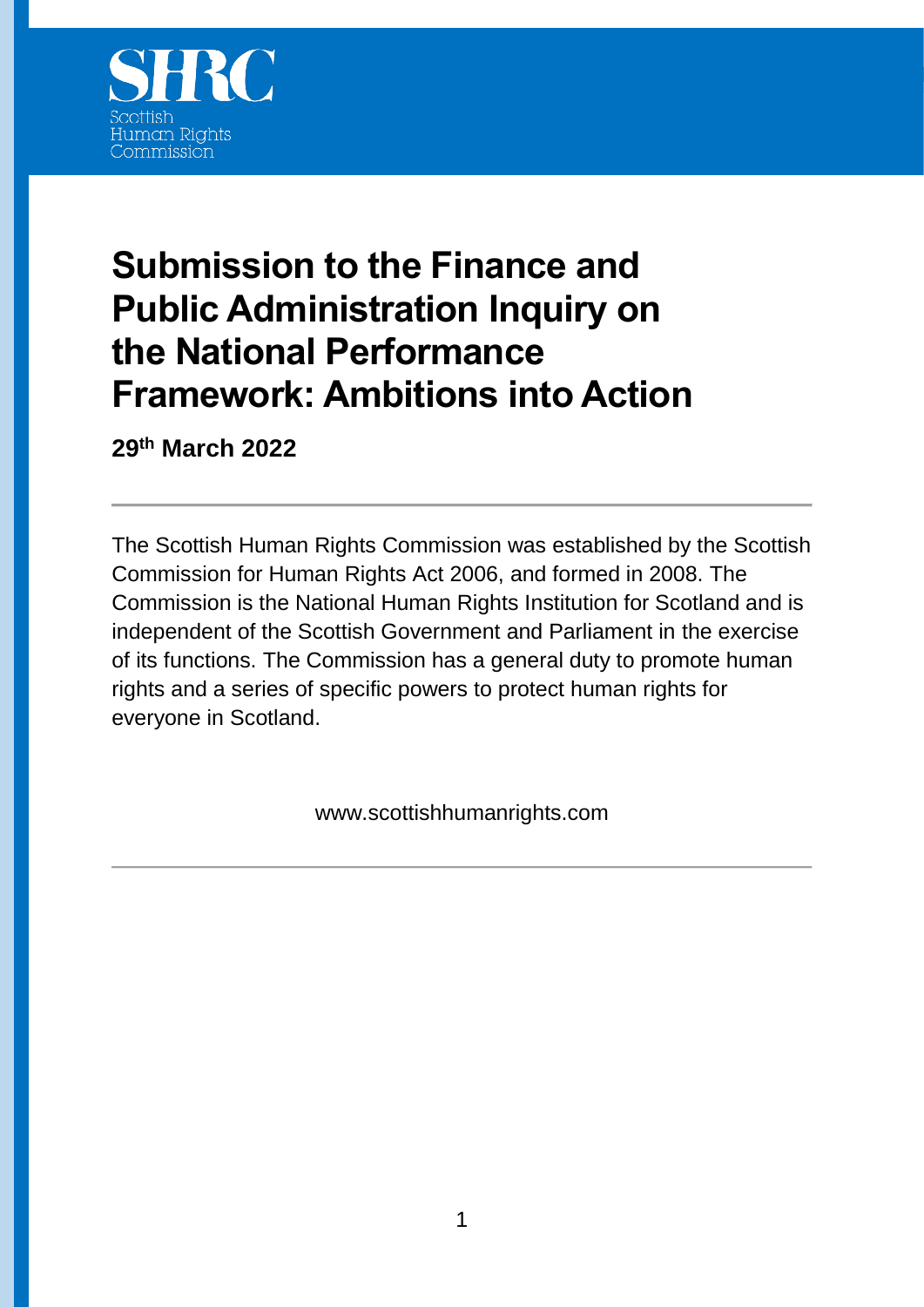# **Introduction**

The Commission welcomes the opportunity to respond to the Finance and Public Administration Committee's inquiry into how the National Outcomes shape Scottish Government policy aims and spending decisions, and in turn, how this drives delivery at national and local level.

The Commission has responded to a selection of the proposed questions of relevance to our experiences of using the National Outcomes in the NPF.

### **1. To what extent do the National Outcomes shape how your organisation works?**

The National Outcomes shape how the Commission works, by being a key area of strategic focus. The Commission's primary engagement with the National Performance Framework (NPF) since 2013 when Scotland's first Nation Action Plan (SNAP) was launched, has been through supporting its development to better measure progress that reflects the Scottish Government's human rights obligations and the progress on delivering the Sustainable Development Goals (SDGs).

Prior to the launch of the 2018 NPF, the Commission engaged with the NPF team in the following ways:

- Supported development of the methodology of review;
- Facilitated the review workshop on the potential for a National Outcome on human rights;
- Reviewed early drafts of the new framework;
- Undertook a gap analysis of NPF indicators compared the SDG indicators;
- Helped to develop and craft the wording for the human rights National Outcome;
- Produced a mapping of links between the 2018 National Outcomes, Related human rights, related core and supporting SDGs and SNAP outcomes;
- Engaged with the NPF team and the Head Statistician to promote human rights based indicators and to explore and try to improve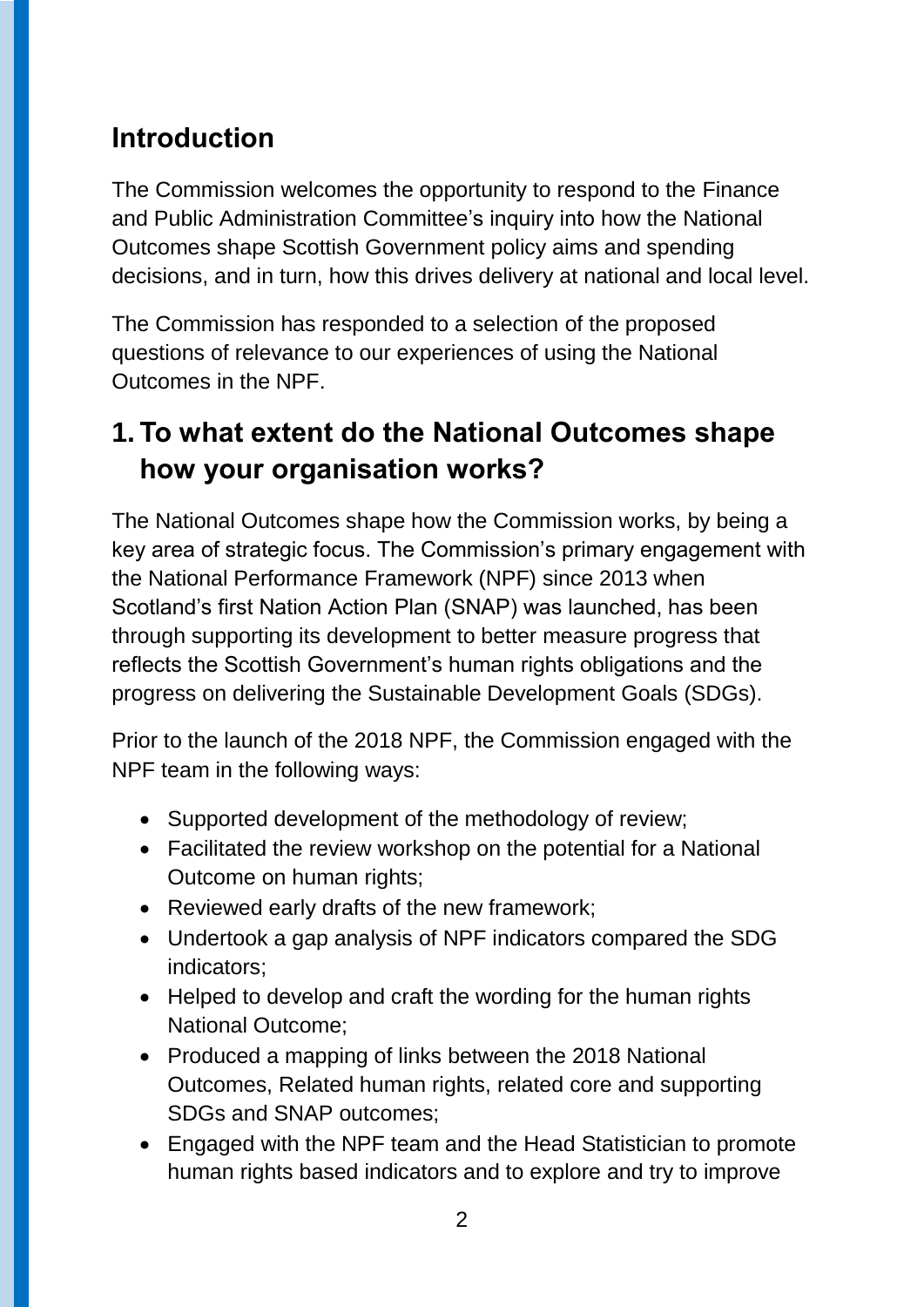potential indicators across the NPF, with a specific focus on measuring human rights progress.

Following the launch of the 2018 NPF, the Commission engaged with the NPF team in the following ways:

- Fed into the Scottish Government process of developing a new indicator for human rights;
- Supported the scoping and tendering process for a new human rights indicator, although we expressed disappointment in the choice of indictor - it will measure subjective happiness with a service, not whether rights have been realised. We also remain concerned with the total lack of human rights experience in the team set to develop it and although due in 2020, the indicator remains under development);
- Facilitated knowledge exchange events in Edinburgh on how to and the importance of, taking a Human Rights Based Approach (HRBA) to the NPF. These events involved Scottish Government Director Generals, civil service staff and the 3<sup>rd</sup> sector, listening to expertise from the Office of the High Commissioner for Human Rights (OHCHR), Danish Institute for Human Rights (who are global experts on the connections between SDGs and human rights) and the Global Alliance for National Human Rights Institutions (GANHRI).

Currently, the Commission is engaging with the NPF:

- As a representative of the SDG Network Scotland, participating in the NPF Research Advisory Group.
- As a member of the Equality Budget Advisory Group the Commission regularly promotes the need for better connections between the budget and National Outcomes.

When the next review takes place the Commission hopes to engage in the review process, once again promoting the value of taking a HRBA to the process and outcome, including the development of human rights based indicators across the NPF as well as indicators for the human rights outcome that are fit for purpose. The NPF has transformative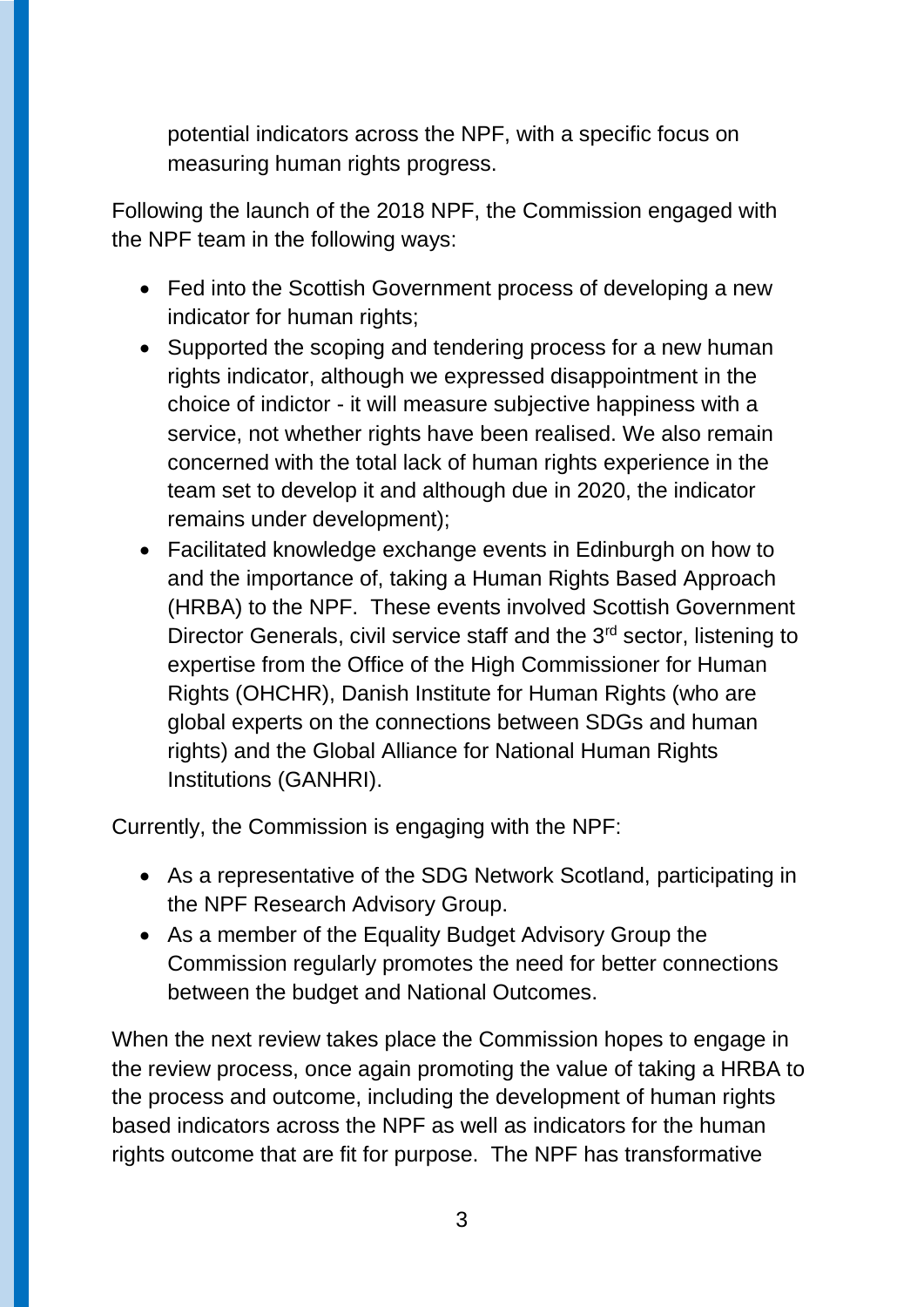potential, that Commission believes is not being realised in its current form. The indicators as they stand do not enable progress in human rights to be adequately measured (see response to question 10 for more information)

# **2. How do you know which National Outcomes your organisation contributes towards? How do you demonstrate this to your organisation and more widely to others?**

As noted in answer to Question 1, there are aspects of all the National Outcomes that have relevance to human rights, which reflects the fundamental principle that human rights are universal, indivisible, interdependent and interrelated (Vienna Declaration 1993). This is not currently understood, nor presented within the narrative of the NPF. However, since the last NPF review there has been significant development in the field of human rights in Scotland. This parliamentary term will see the development of new human rights legislation which will:

- reaffirm the relevant rights in the Human Rights Act;
- Incorporate:
	- o the International Covenant on Economic, Social and Cultural **Rights**
	- $\circ$  the Convention on the Elimination of All Forms of Discrimination against Women
	- $\circ$  the Convention on the Elimination of All Forms of Racial **Discrimination**
	- o the Convention on the Rights of Persons with Disabilities
- Include:
	- $\circ$  A right to a healthy environment for everyone
	- o A right of older people to a life of dignity and independence
	- o Equality rights for LGBTI people.

If the Scottish Government is to effectively implement the new human rights legislation, it will be critical to develop an understanding on how the NPF and the human rights framework connect and to develop this narrative during the next review.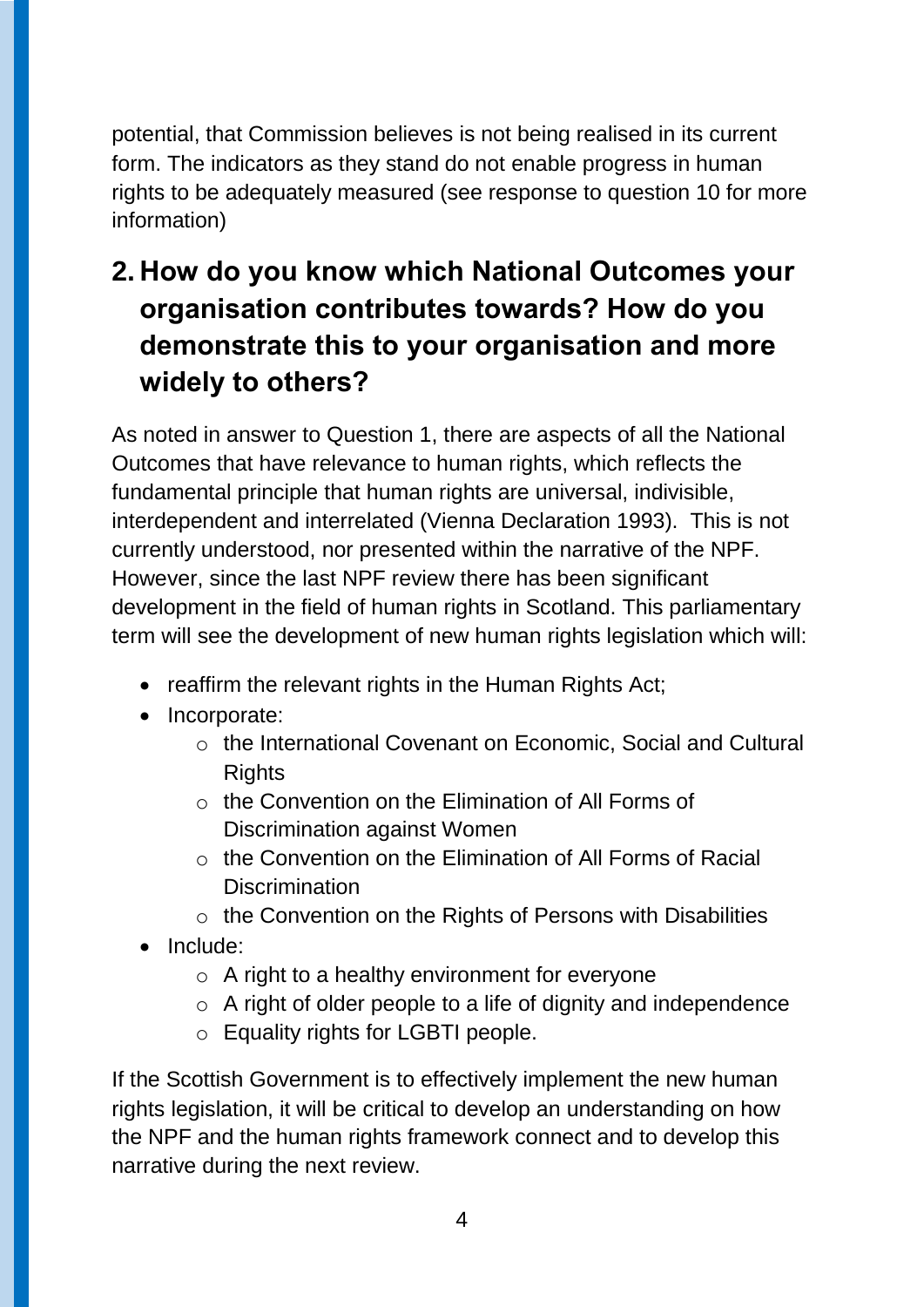Human rights and equality are often perceived as an add-on consideration in policy issues, rather than being viewed as a central framework to start and to build from. Developing this understanding and building capacity on the foundational relevance of the human rights framework remains key to the Commission's work on the NPF.

Below we have set out the direct connections between the human rights framework and each current National Outcome (previously shared with Scottish Government).

| <b>National outcome</b>                                                                                              | <b>Related human rights</b>                                                                                                                                                                                                                                                                                                                                                                                                                                                                                                                                                                                                                                                                            |
|----------------------------------------------------------------------------------------------------------------------|--------------------------------------------------------------------------------------------------------------------------------------------------------------------------------------------------------------------------------------------------------------------------------------------------------------------------------------------------------------------------------------------------------------------------------------------------------------------------------------------------------------------------------------------------------------------------------------------------------------------------------------------------------------------------------------------------------|
| <b>ECONOMY:</b><br>We have a globally<br>competitive,<br>entrepreneurial,<br>inclusive and<br>sustainable<br>economy | • UN Guiding Principles on Business & Human<br>Rights: Respect, Protect & Fulfil<br>• Right to work and to just and favourable<br>conditions of work<br>• Prohibition of slavery, forced labour and<br>trafficking of persons<br>• Prohibition of child labour<br>• Right to equal pay for equal work<br>• Right to social protection to mothers (maternity<br>cover)<br>• Equal rights of women in relation to employment<br>• Equal rights of women to financial credit and<br>rural infrastructure<br>• Right to economic resources<br>• Supporting young people's right to work, training<br>or education<br>• Right to access information<br>• Right to enjoy the benefits of scientific progress |
| <b>HUMAN RIGHTS:</b><br>We respect,<br>protect and fulfil<br>human rights and                                        | <b>Human Rights Framework in Scotland</b><br>• Universal Declaration of Human Rights 1948; •<br>European Convention for the Protection of<br>Human Rights and Fundamental Freedoms 1950;<br>• UN Refugees Convention 1951; • European                                                                                                                                                                                                                                                                                                                                                                                                                                                                  |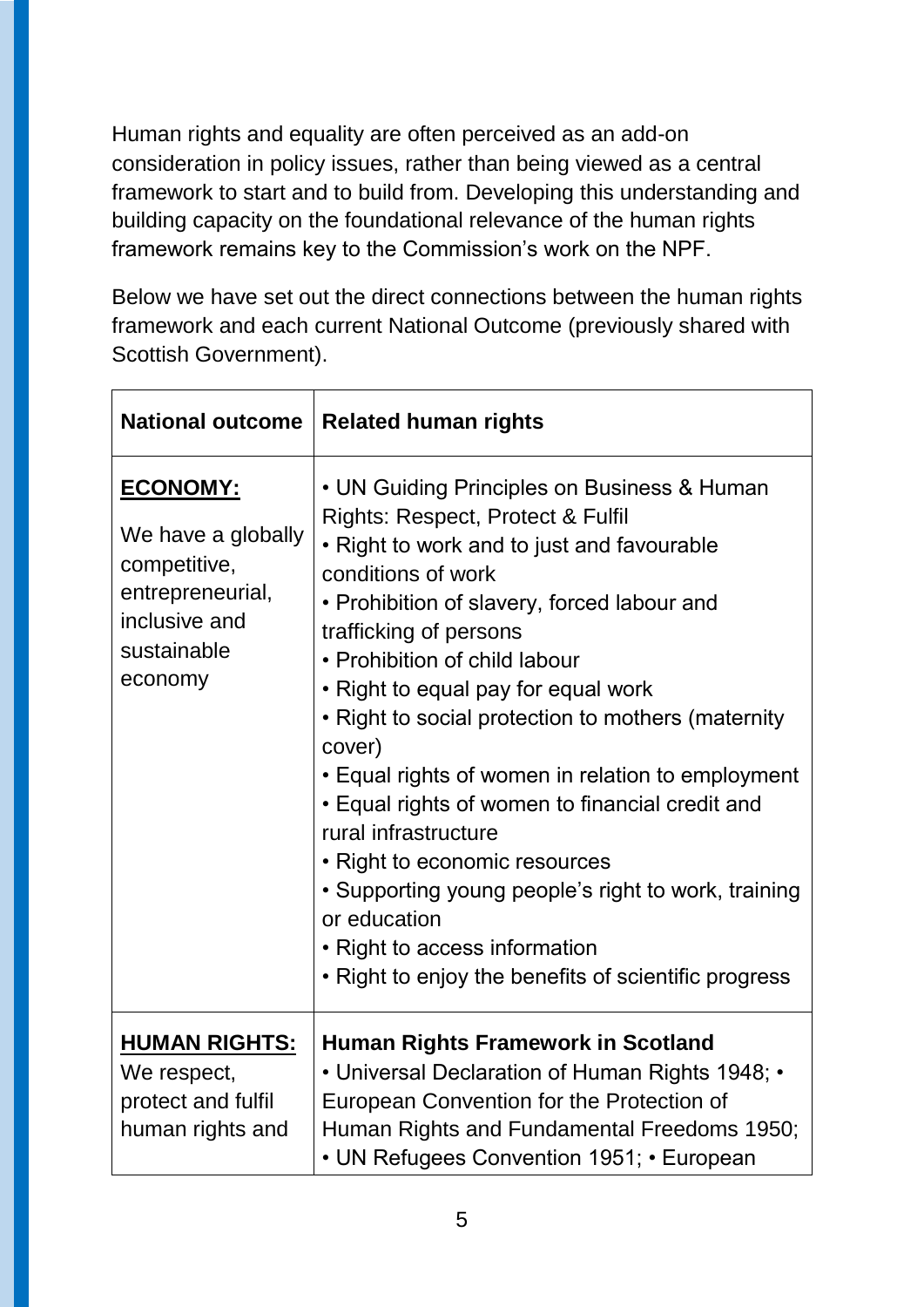| live free from | Social Charter 1961 ; • International Convention    |
|----------------|-----------------------------------------------------|
| discrimination | on the Elimination of Racial Discrimination 1965; • |
|                | International Covenant on Economic, Social and      |
|                | Cultural Rights 1966; • International Covenant on   |
|                | Civil and Political Rights 1966; • International    |
|                | Convention on the Elimination of all forms of       |
|                | Discrimination against Women 1979; •                |
|                | Convention Against Torture and other forms of       |
|                | cruel, inhuman and degrading treatment or           |
|                | punishment 1984; • European Convention for the      |
|                | Prevention of Torture and Inhuman or Degrading      |
|                | <b>Treatment or Punishment 1987</b>                 |
|                | • Human Rights Act 1998; • European Charter for     |
|                | Regional or Minority Languages 1992; •              |
|                | Framework Convention for the Protection of          |
|                | National Minorities 1995; • Convention on the       |
|                | Rights of the Child 1989; • Council of Europe       |
|                | Convention on Action against Trafficking in         |
|                | Human Beings 2005; • Convention on the Rights       |
|                | of Persons with Disabilities 2006; • Universal      |
|                | Declaration on Human Rights Education and           |
|                | Training 2011; • Council of Europe Convention on    |
|                | preventing and combating violence against           |
|                | women and domestic violence 2011; • Council of      |
|                | Europe Convention on the Protection of Children     |
|                | against Sexual Exploitation and Sexual Abuse in     |
|                | 2018.                                               |
|                | • Human Rights Based Approach & Develops            |
|                | a culture of human rights                           |
|                | . Right to non-discrimination and equality          |
|                | • Right to participate in public affairs            |
|                | • Elimination of all forms of discrimination        |
|                | against women                                       |
|                | • Effective monitoring & the collection and         |
|                | dissemination of disaggregated data                 |
|                | (evidence)                                          |
|                | A necessary requirement for states to comply with   |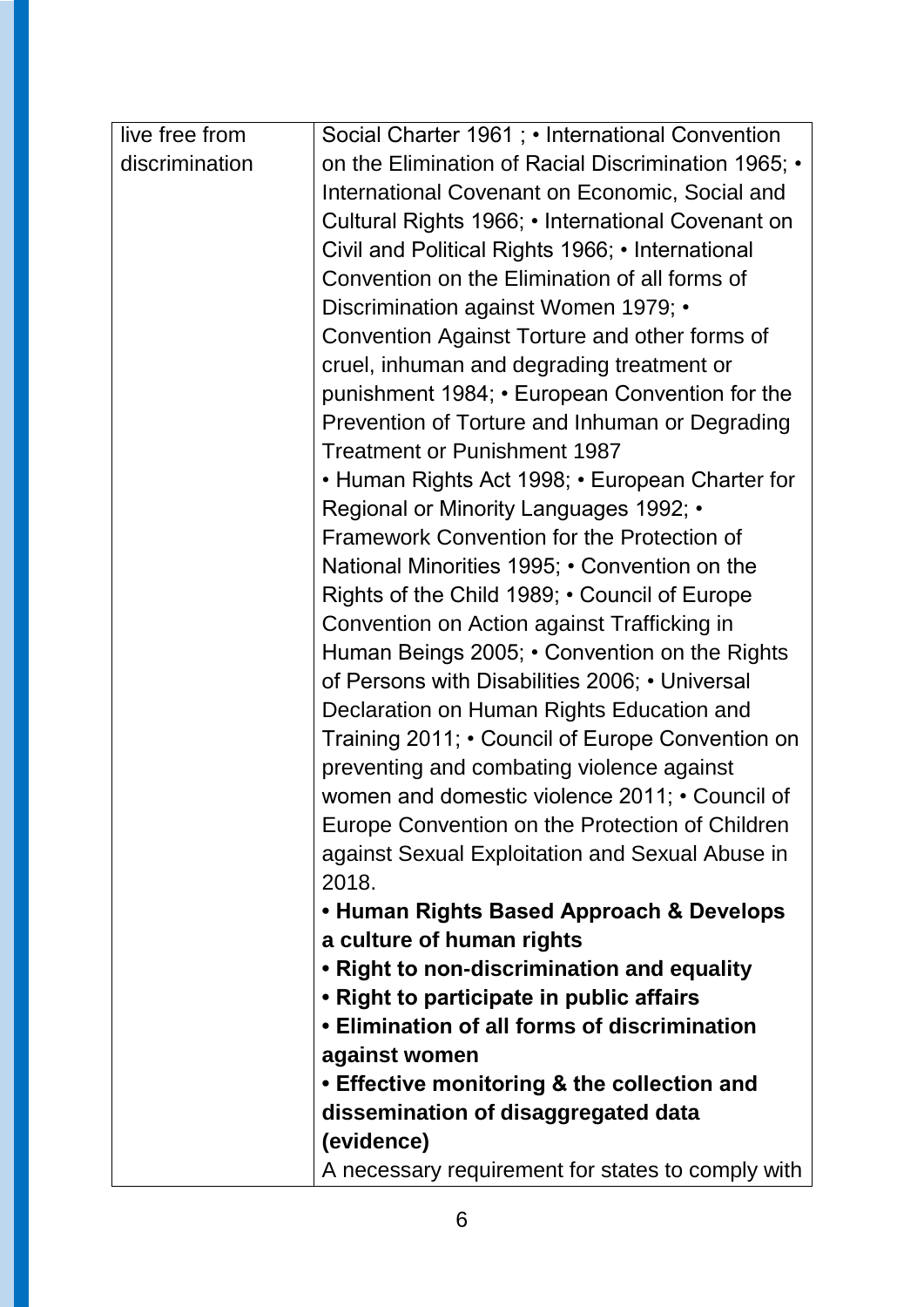|                                                                                                              | their legal obligations to ensure equality and non-<br>discrimination in progressively realising<br>economic, social and cultural rights                                                                                                                                                                                                                                                                                                 |
|--------------------------------------------------------------------------------------------------------------|------------------------------------------------------------------------------------------------------------------------------------------------------------------------------------------------------------------------------------------------------------------------------------------------------------------------------------------------------------------------------------------------------------------------------------------|
| <b>INTERNATIONAL:</b><br>We are open,<br>connected and<br>make a positive<br>contribution<br>internationally | • International cooperation to support the<br>realisation of rights<br>• Freedom of movement<br>• Right to non-discrimination and equality<br>• Freedom of expression<br>• Refugee Integration & the right to seek<br>asylum                                                                                                                                                                                                             |
| <b>POVERTY: We</b><br>tackle poverty by<br>sharing<br>opportunities,<br>wealth and power<br>more equally     | • Right to an adequate standard of living<br>(including access to housing, clothing and food;<br>freedom from destitution)<br>• Right to social security<br>• Equal rights of women in economic life<br>• Right to adequate food<br>• International cooperation, including ensuring<br>equitable distribution of world food supplies<br>• Prohibition of inhumane or degrading<br><b>treatment</b> (including destitution)               |
| <u>COMMUNITIES:</u><br>We live in<br>communities that<br>are inclusive,<br>empowered,<br>resilient and safe  | • Right to access information<br>• Freedom of expression<br>• Right to participate in public life & affairs<br>• Right to adequate housing, including land<br>and resources<br>• Access to sustainable modern energy<br>• Accessibility of transportation, facilities and<br>services<br>• Right to life, liberty and the security of the<br>person<br>• Protection of children from all forms of<br>violence, injury or abuse, neglect, |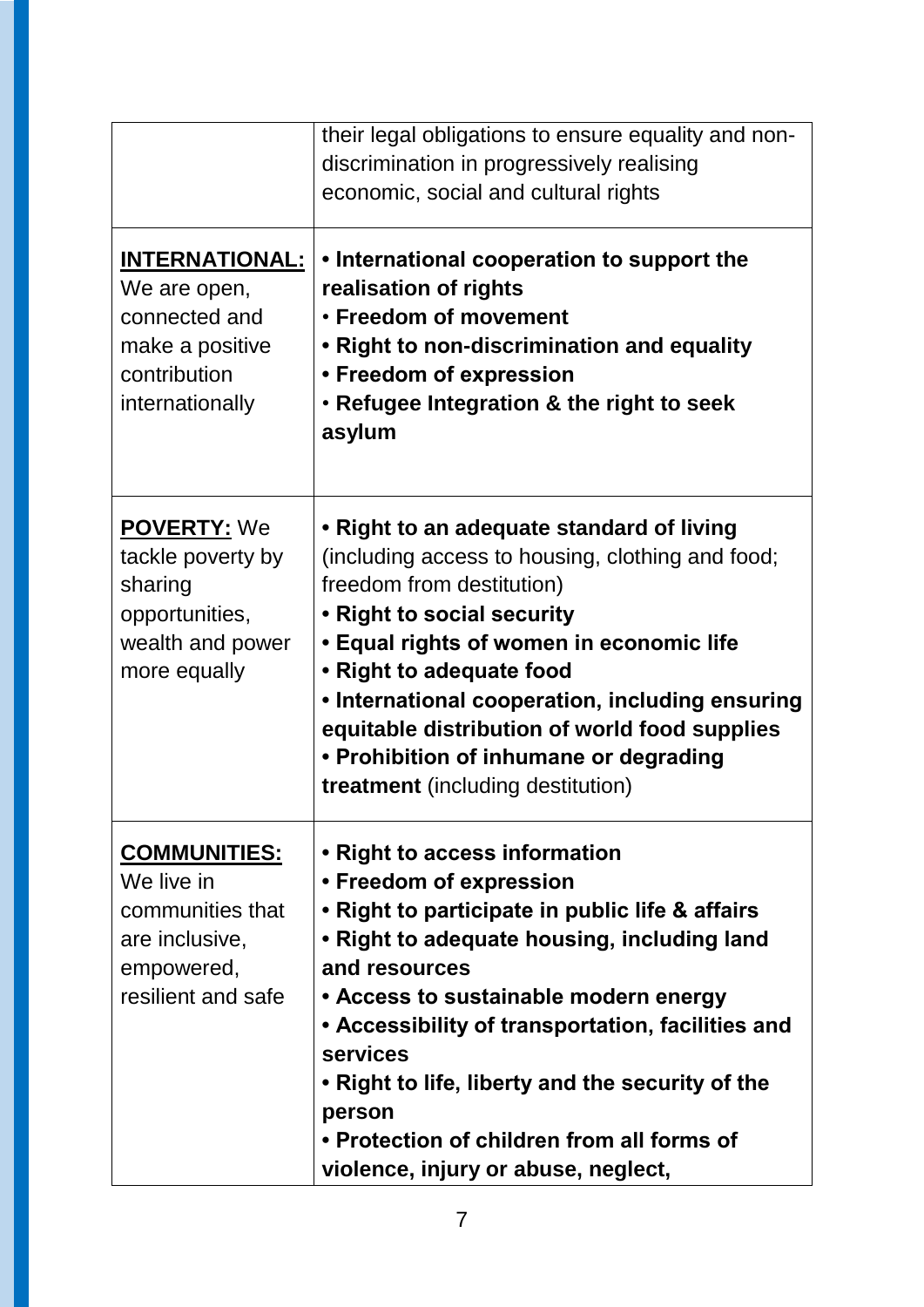|                                                                                                        | maltreatment or exploitation, sexual abuse<br>• Elimination of violence against women and<br>girls<br>• Right of disabled people to freedom from<br>exploitation, violence and abuse<br>• Prohibition of slavery, forced labour and<br>trafficking of persons<br>• Right to respect for private, family and home<br>life (including personal autonomy, and<br>physical and mental integrity)<br>• Right to humane treatment of persons<br>deprived of their liberty |
|--------------------------------------------------------------------------------------------------------|---------------------------------------------------------------------------------------------------------------------------------------------------------------------------------------------------------------------------------------------------------------------------------------------------------------------------------------------------------------------------------------------------------------------------------------------------------------------|
| <b>CHILDREN AND</b><br><u>YOUNG PEOPLE:</u><br>We live in the best<br>place for children<br>to grow up | • UN Convention on the Rights of the Child (All<br>articles within CRC)<br>• Right to non-discrimination and equality<br><b>Cross reference other Outcomes for issues</b><br>relating to children and: human rights,<br>education; independent living; freedom from<br>poverty, and violence; health; culture; housing;<br>safe communities; participation; justice &<br>accountable institutions.<br>• Refugee Integration & the right to seek<br>asylum           |
| <b>EDUCATION:</b><br>We are well<br>educated, skilled<br>and fulfil our<br>potential                   | • Right to education<br>• Right to human rights education<br>• Equal rights of women and girls in the field<br>of education<br>• Right to work, including technical and<br>vocation training<br>• Right to higher education and in particular<br>by the progressive introduction of free<br>education<br>• International cooperation - particularly in                                                                                                              |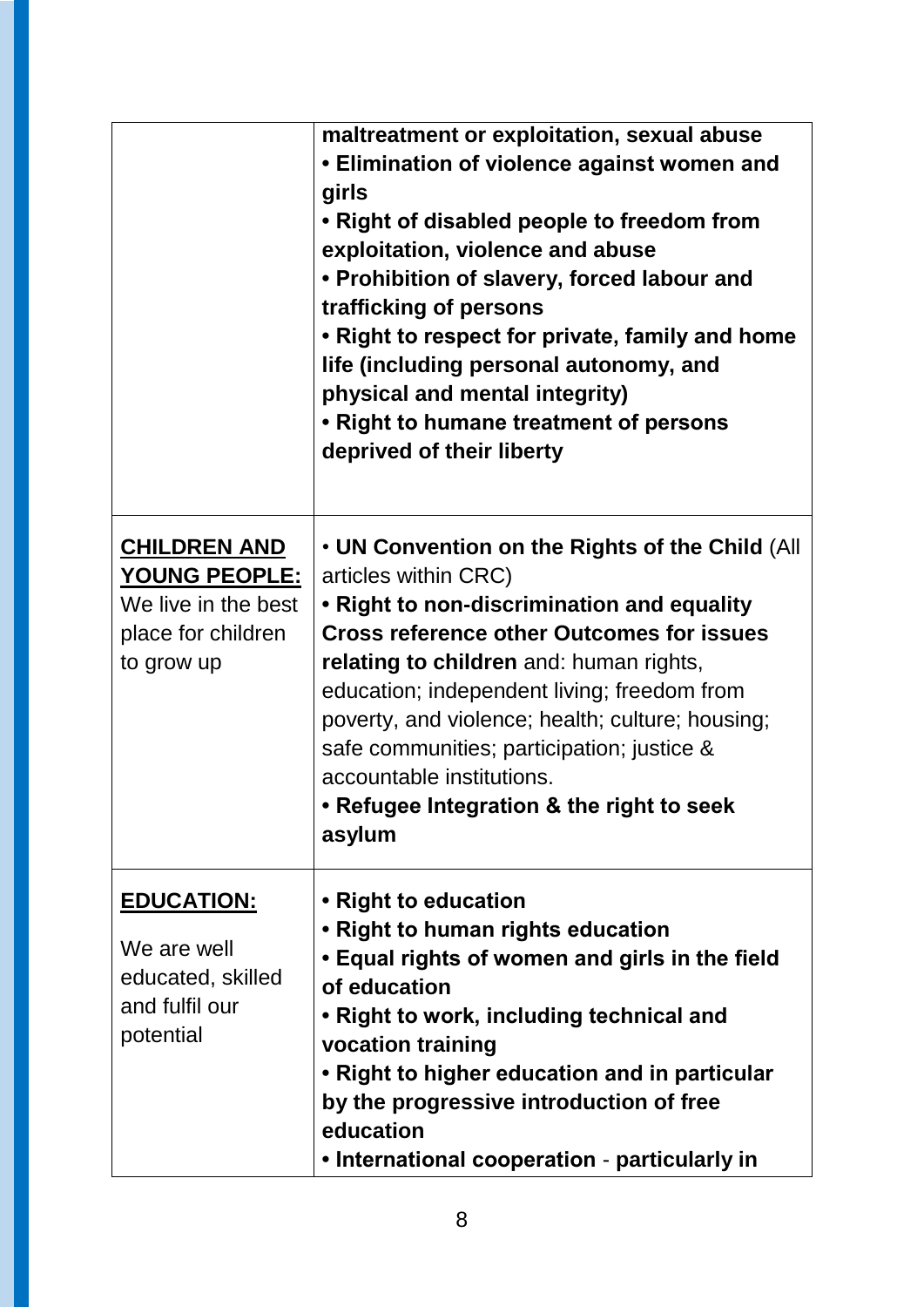|                                                                                                                                                     | relation to children and persons with<br>disabilities                                                                                                                                                                                                                                                                                                                                                                                                                                                                                                                                                                     |
|-----------------------------------------------------------------------------------------------------------------------------------------------------|---------------------------------------------------------------------------------------------------------------------------------------------------------------------------------------------------------------------------------------------------------------------------------------------------------------------------------------------------------------------------------------------------------------------------------------------------------------------------------------------------------------------------------------------------------------------------------------------------------------------------|
| <b>FAIR WORK AND</b><br><u>BUSINESS:</u><br>We have thriving<br>and innovative<br>businesses, with<br>quality jobs and<br>fair work for<br>everyone | • Right to work and to just and favourable<br>conditions of work<br>• Prohibition of slavery, forced labour and<br>trafficking of persons<br>• Prohibition of child labour<br>• Right to equal pay for equal work]<br>• Right to social protection to mothers<br>(maternity cover)<br>• Equal rights of women in relation to<br>employment<br>• Equal rights of women to financial credit and<br>rural infrastructure<br>• Right to economic resources<br>• Supporting young people's right to work,<br>training or education<br>• Right to access information<br>• Right to enjoy the benefits of scientific<br>progress |
| <b>HEALTH:</b><br>We are healthy<br>and active                                                                                                      | • Right to life<br>$\mathsf{\cdot}$ Right to the highest attainable standard of<br>physical and mental health<br>• Right to reproductive health<br>• Special protection for mothers and children<br>• Right to enjoy the benefits of scientific<br>progress and its application<br>• International cooperation, particularly in<br>relation to the right to health and children's rights<br>• Right to Independent living<br>This right is integral to the realisation of many of<br>the other rights enshrined in the CRPD, such as<br>equality and non-discrimination, autonomy and                                     |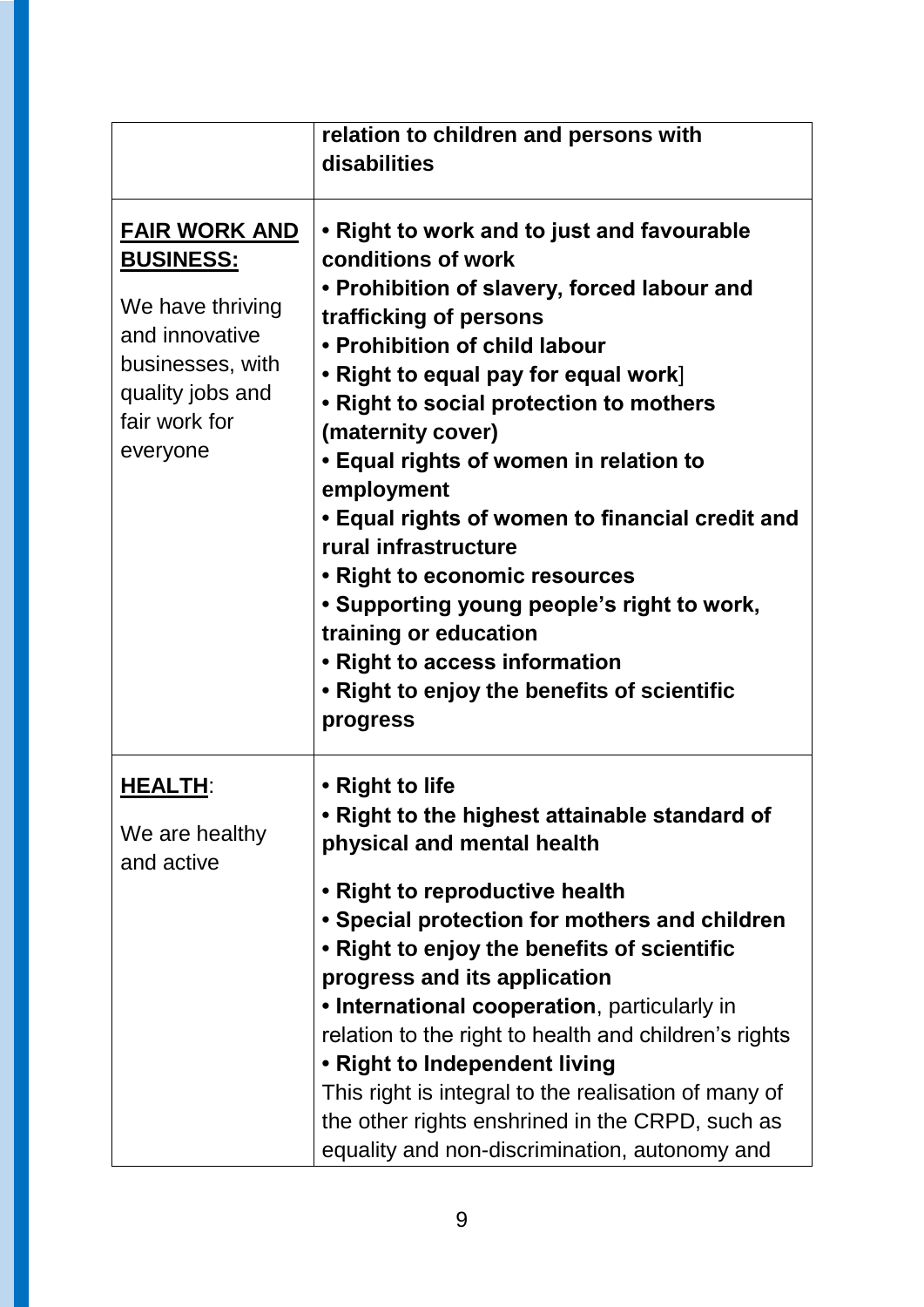|                                                                                                         | liberty, legal capacity and freedom of movement.<br>• Right to the full enjoyment of life on an equal<br>basis with others                                                                                                                                                                                                                                                                                                                                                                                                                                                                                                |
|---------------------------------------------------------------------------------------------------------|---------------------------------------------------------------------------------------------------------------------------------------------------------------------------------------------------------------------------------------------------------------------------------------------------------------------------------------------------------------------------------------------------------------------------------------------------------------------------------------------------------------------------------------------------------------------------------------------------------------------------|
| <b>ENVIRONMENT:</b><br>We value, enjoy<br>and protect our<br>environment                                | • Awareness raising, education and human/<br>institutional capacity on climate change &<br>justice<br>• Right to participation<br>• Right to a safe, clean, healthy and<br>sustainable environment<br>• Right to safe & sustainable drinking water<br>and sanitation<br>• Right to enjoy the benefits of scientific<br>progress<br>• Access to sustainable modern energy<br>• Accessibility of transportation, facilities and<br>services<br>• Right to adequate housing, including land<br>and resources<br>• Right of all people to freely dispose of their<br>natural resources<br>• Protection from natural disasters |
| <u>CULTURE</u> :<br>We are creative<br>and our vibrant<br>and diverse<br>cultures are<br>enjoyed widely | Right to participate in cultural life<br>• Freedom of expression<br>. Right to non-discrimination                                                                                                                                                                                                                                                                                                                                                                                                                                                                                                                         |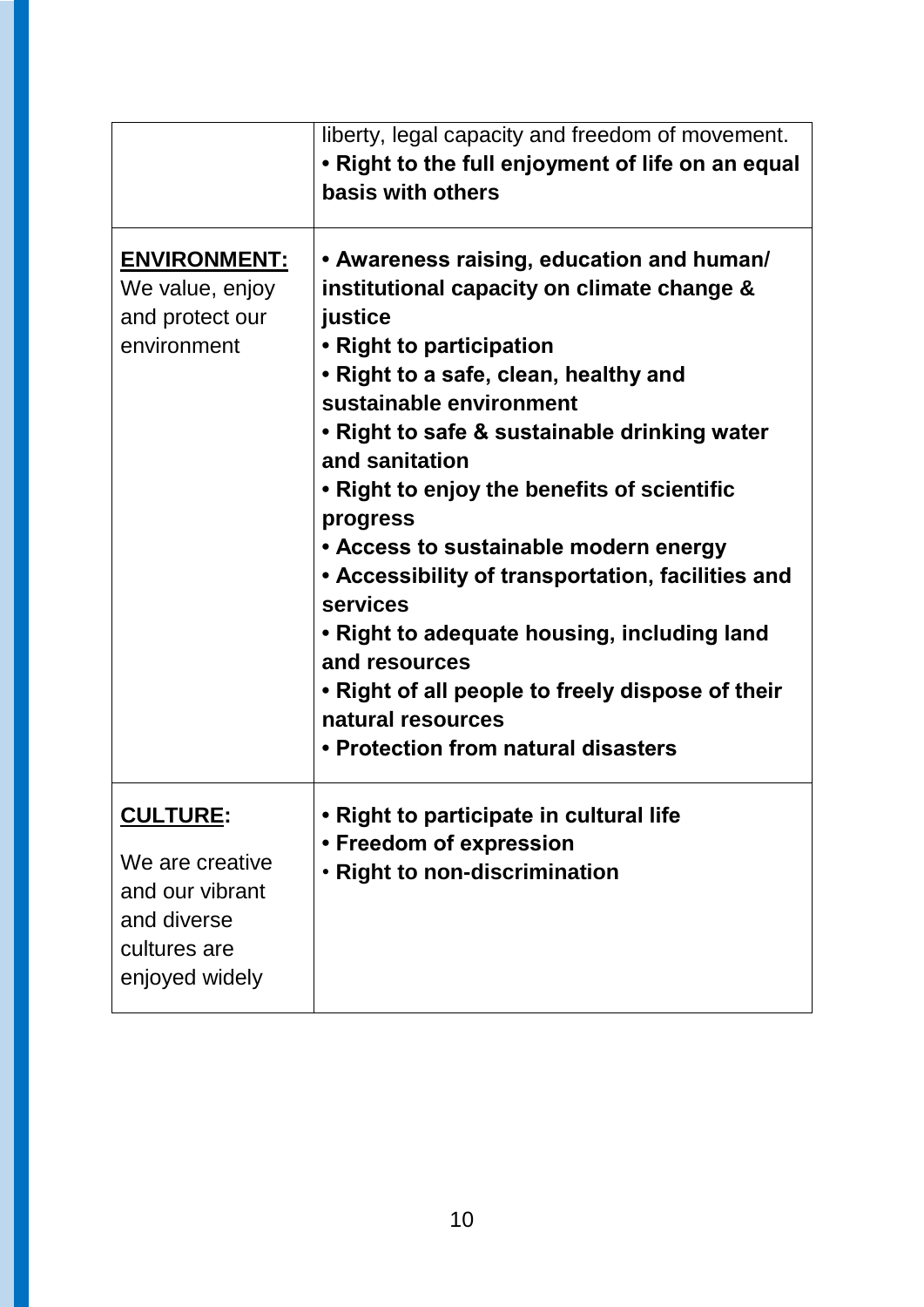# **3. How empowered is your organisation to do something different (should it wish) to achieve the National Outcomes relevant to you?**

Having a specific National Outcome on Human Rights has been significant in raising the profile of the government's existing human rights obligations to respect, protect and fulfil human rights.

At the point of the previous review, there was some discussion about 'mainstreaming' the human rights commitment with the vision of the NPF, however, this was strongly resisted by the Commission. Reason being that there was (and remains) a lack of understanding on how the human rights framework relates to the NPF and the National Outcomes.

The idea of mainstreaming something, can only come when a country's institutions are in a position where concepts are well understood and practice is well established, which was (and remains) not the case. Indeed, we argued that if human rights were said to be mainstreamed and were only referred to within the values section of the NPF, without an explicit human rights outcome nothing would change nor progress.

Four years on, there is still much work to be done to build capacity and understanding on how the NPF and human rights framework connect – however, having that National Outcome over the last four years has allowed a referenced focus on the importance of human rights and progressing human rights realisation in Scotland. Being able to spotlight the inclusion of this Outcome as recognition of the Scottish Government's commitment to human rights has been important for anchoring the work of the First Minister's Advisory Group on Human Rights Leadership, the National Taskforce on Human Rights Leadership and the current developments towards incorporation. It has provided an important accountability lever for the work of the Commission.

For example, over the last four years, the Commission has developed a significant programme of work on human rights budgeting. The National Outcome expressly commits to progress which 'respects, protects and fulfil human rights'. This has specific meaning in the international human rights framework. The 'fulfil' element is linked to the action that the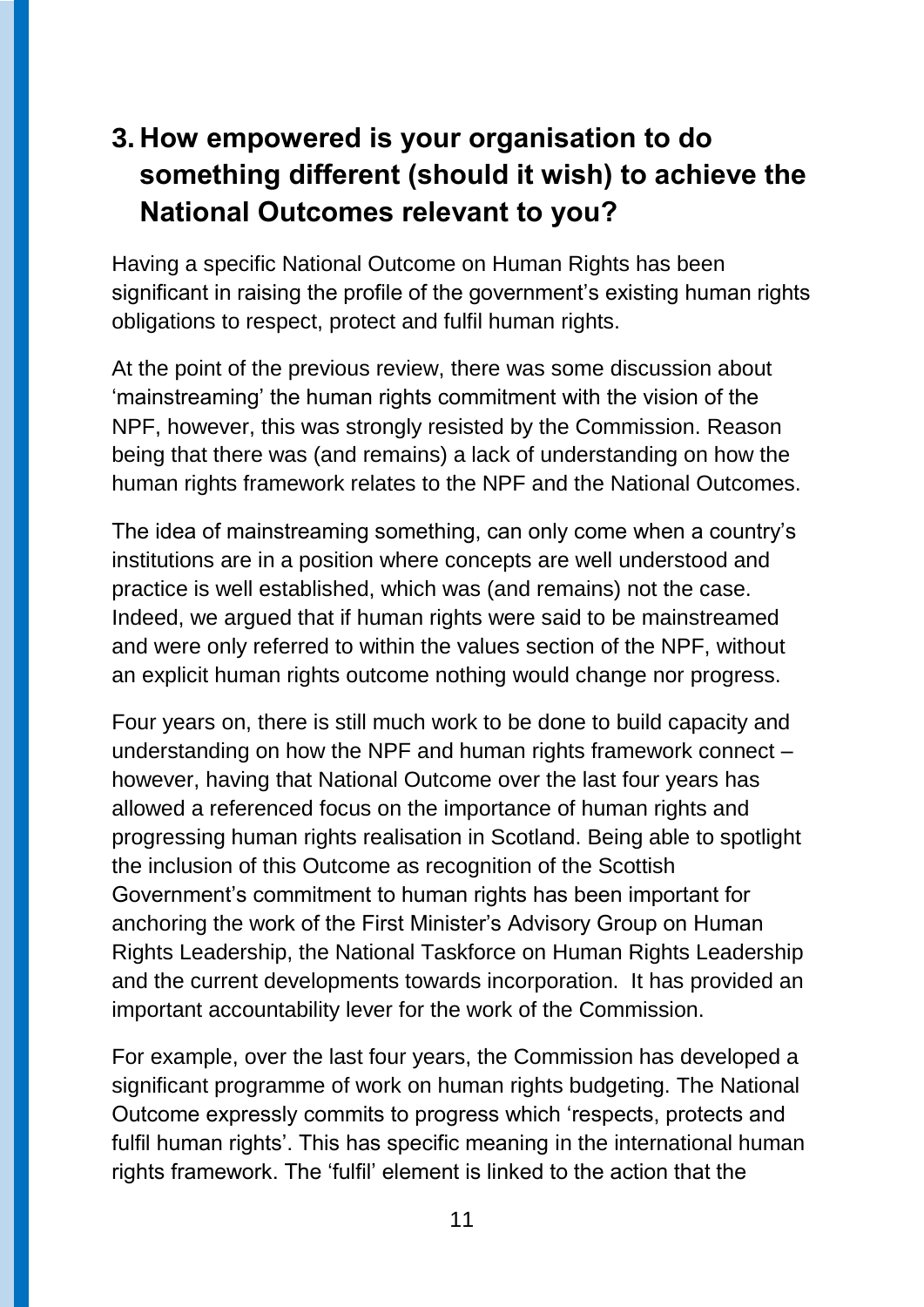government must take to realise rights – including budgetary action. A common reason given by State parties for being unable to fulfil their human rights obligations (especially economic, social and cultural rights) is a lack of resources. The commitment to 'fulfil' dictates that this reasoning must not go unchallenged. It has enabled the development of a conceptual understanding of how and why human rights are relevant to the budget in the Commission's work, as well as enabling the Commission and other stakeholders to encourage the government to start to design its budget in compliance with its human rights obligations - ensuring existing resources are used effectively and without discrimination; questioning what effort has been made to generate additional resources and asking if those efforts are adequate and equitable. This work in turn, has / is supporting capacity building within the Equality, Human rights and Civil Justice Committee, COSLA, Local Government Finance Directors and a growing range of 3rd sector organisations.

### **6. When it comes to spending priorities or providing funding to others, what role do the National Outcomes play?**

In relation to the spending priorities of Government, the existence of the National Outcome on Human Rights has helped to raise awareness of the Scottish Government's obligation to maximise its available resources in order to 'fulfil' is human rights obligations. See answer to question 3 regarding human rights budgeting.

# **8. Where do the National Outcomes sit within the range of priorities and demands on your organisation?**

The Commission's current Strategic Plan (2020-2024) has four central priorities, the second of which is to **strengthen accountability for meeting human rights obligations**. The Commission wants to see a Scotland where those with power are held to account for meeting their human rights obligations. This accountability should extend to all civil,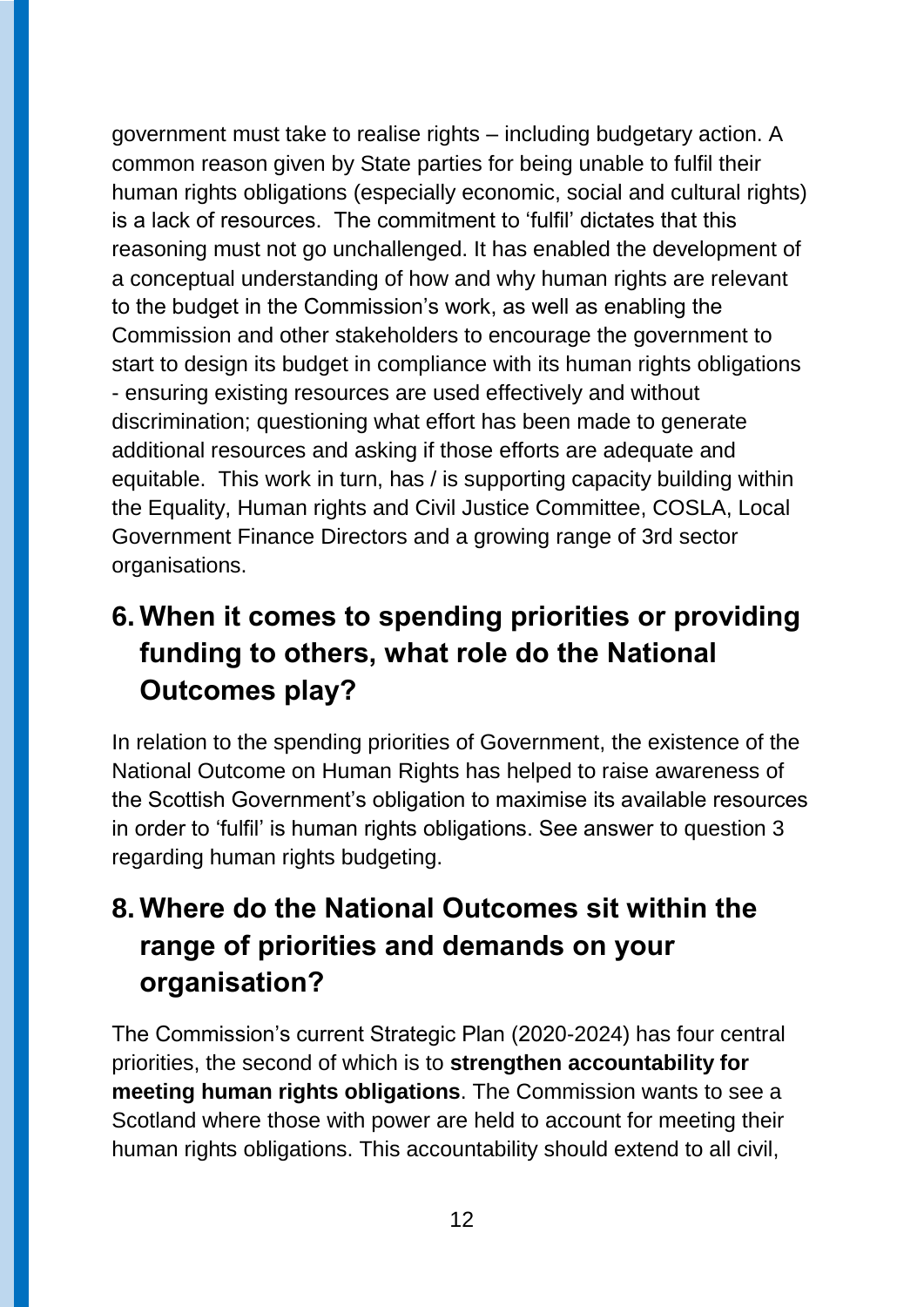political, economic, social and cultural rights, and should apply in law, policy and practice. Understanding progress in how well Scotland is realising people's rights is an important element required to inform this accountability. As such, one of the Outcomes under our current Strategic Priority is focused on supporting future development of the NPF to enable it to better measures progress towards realising human rights and makes stronger connections between human rights and achieving the Sustainable Development Goals. This Outcome has a dedicated work stream.

# **9. To what extent do you work collaboratively with other organisations in delivering the National Outcomes relevant to you?**

The most prominent example of collaborative working in delivering the National Outcomes relevant to the Commission's work is [Scotland's](https://www.scottishhumanrights.com/projects-and-programmes/scotlands-national-action-plan/)  [National Action Plan](https://www.scottishhumanrights.com/projects-and-programmes/scotlands-national-action-plan/) (SNAP). Scotland's first National Action Plan for Human Rights ran from 2013 to 2017. Working together, more than 40 organisations and individuals achieved over 50 actions. The UN recommends that national human rights action plans like SNAP should be part of a long-term process, and as one action plan draws to an end, another is developed to take its place. SNAP 2 has been under development from 2017 to 2021. Development work includes an independent evaluation of the first SNAP, robust evidence of ongoing human rights issues in Scotland, and a national public participation process.

SNAP2 in itself brings the aims of SDG Goal 17 to life, as a process of collaborative action requiring effective public, public-private and civil society partnerships, building on the experience and resources strategies of partnerships. Thematically the current 40 proposed draft actions cover a wide spectrum of SDG goals (Goals 1, 2, 3, 4, 5, 6, 7, 8, 9, 10, 11, 12, 13 and 16) and in turn will address issues across the full spectrum of National Outcomes.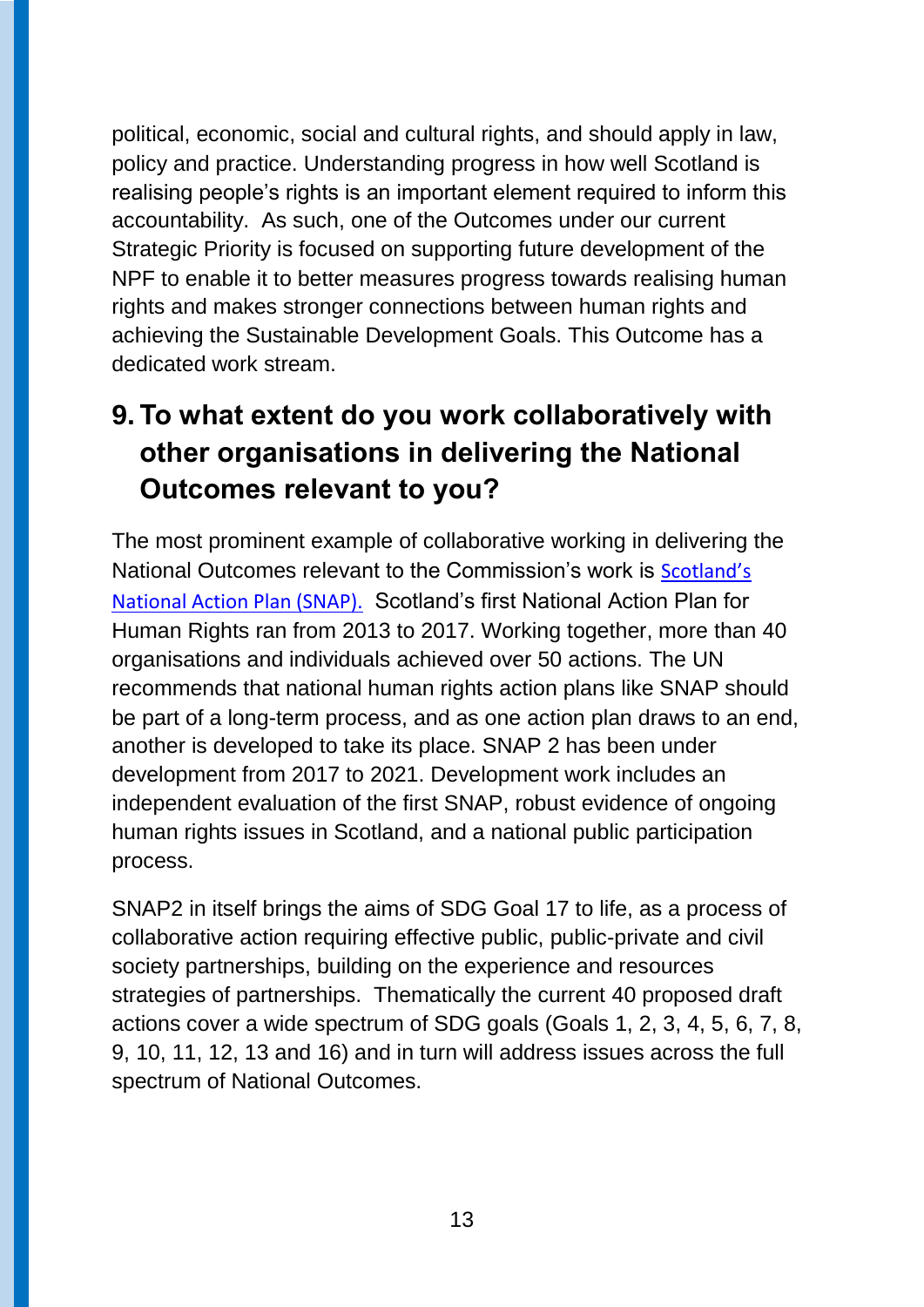# **10. Please share any examples of good practice, areas for improvement or practices that have not worked so well**

#### **Area for improvement**

The current indictors for the National Outcome on Human Rights provide only a partial measure of the Outcome. They are focused primarily on civil and political rights, with little consideration of economic, social and cultural rights. With the forthcoming human rights legislation in Scotland, the Commission will make renewed calls for improved indicators during the next review. There is also no indicator for discrimination (despite the development of a validated global SDG indicator by OHCHR, which is available to all countries to use – see

[https://www.ohchr.org/sites/default/files/Documents/Issues/HRIndicators/SD](https://www.ohchr.org/sites/default/files/Documents/Issues/HRIndicators/SDG_Indicator_16b1_10_3_1_Guidance_Note_.pdf) G Indicator 16b1 10 3 1 Guidance Note .pdf).

There are also a wide range of indicators throughout the NPF that could have relevance to measuring human rights progress (because there are aspects of all the National Outcomes that have relevance to human rights as set out in response to Question 2), but these need to be connected to elements of specific rights and be presented and understood as underpinned by the human rights framework within the narrative of the NPF, which they currently are not.

The Commission understands the potential of the NPF to support a vision for progress in Scotland and its importance in measuring progress towards delivery of the SDGs. As it stands though, it only presents a snapshot of result outcome and doesn't allow for an analytical understanding of why these results are what they are, or importantly how to change them where necessary.

In the previous review and again in the forthcoming review, the Commission will recommend the inclusion of human rights based indicators to support this analytical potential. Best practice explains that such indicators help to measure progress across three levels, namely: having the right structures in place with regards to law and